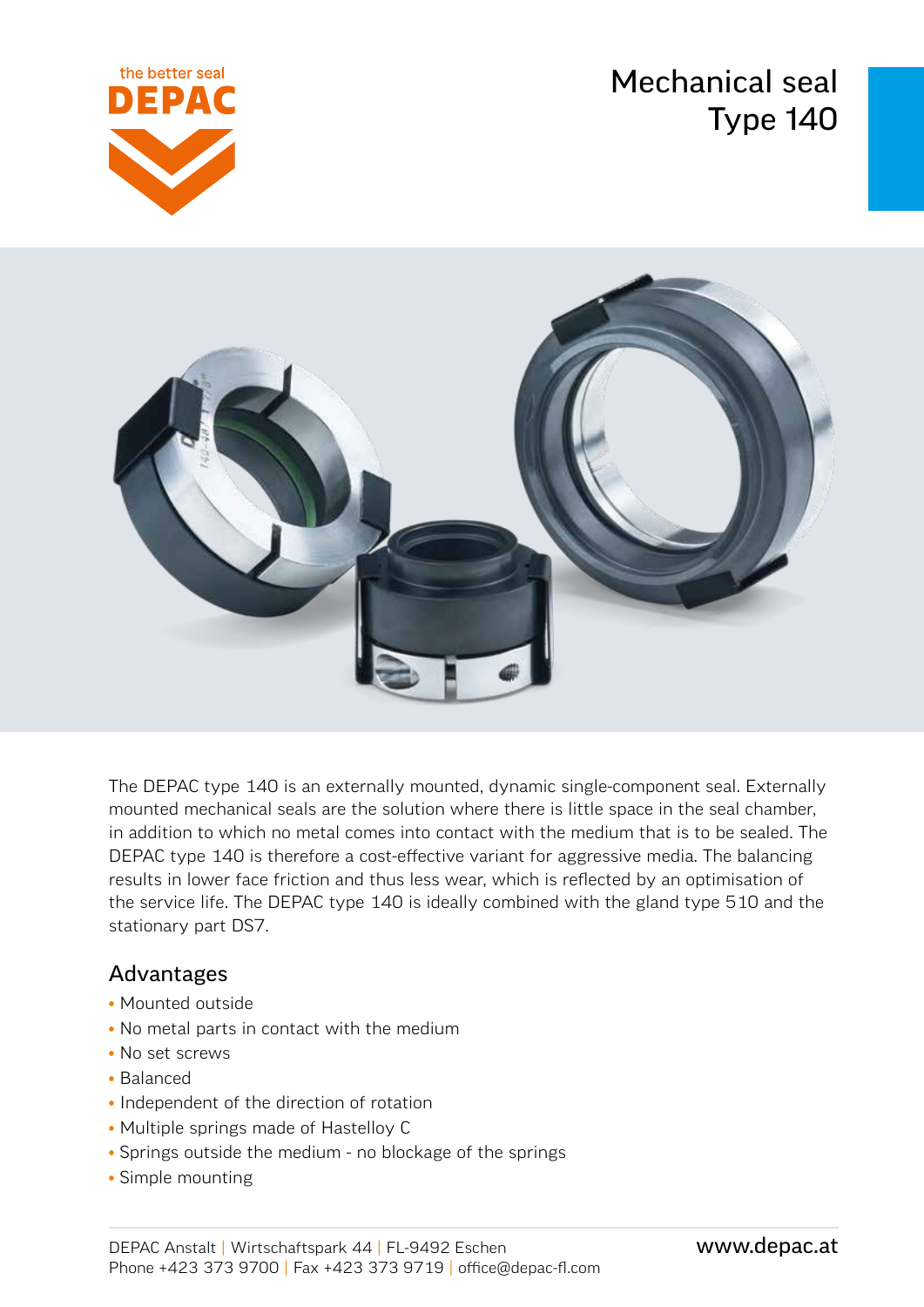## Mechanical seal Type 140

## Technical specifications

### Area of application\*

| Pressure:        | 700 mm Hg to 30 bar    |
|------------------|------------------------|
| Temperature:     | dependent on elastomer |
| Sliding speed:   | up to $25 \text{ m/s}$ |
| Shaft movements: | axial $+/- 1.0$ mm     |
|                  | radial $+/- 1.0$ mm    |

\* The maximum specifications for temperature, pressure and sliding speed apply in each case to independent higher operating conditions. However, this does not mean that the seal will function with all extreme conditions at the same time. If in doubt contact DEPAC.

### Dimensions

Shaft diameter: 24 – 160 mm

 $\frac{3}{4}$ " – 4" Special sizes on enquiry

#### Bill of materials

| Item                      | Description              | Material                               |  |  |
|---------------------------|--------------------------|----------------------------------------|--|--|
| $1.20*$                   | Metal band               | 1.4571                                 |  |  |
| 1.5                       | Thrust ring              | 1.4571                                 |  |  |
| 1.7                       | Retainer                 | 1.4571                                 |  |  |
| 2.1                       | Dynamic seal face        | CA/SC/SSIC/TC                          |  |  |
| 3.1                       | 0-ring                   | FKM, EPDM, Kalrez <sup>®</sup> , PTFE, |  |  |
| 4.1                       | Mounting clamp           | 1.4571                                 |  |  |
| 4.3                       | Cheesehead screw         | A2                                     |  |  |
| 5.1                       | Spring                   | 2.4610                                 |  |  |
| $X^{**}$                  | Stationary part type DS7 | SC/SSIC/TC                             |  |  |
| $\mathsf{Y}^{\star\star}$ | Gland type 510           | 1.4571                                 |  |  |
| $Z^{\ast\ast}$            | Flat gasket              | Klingersil <sup>®</sup> C-4300         |  |  |

\* Only with dynamic seal face made of CA

\*\*Not included in the scope of delivery

Other materials on enquiry!

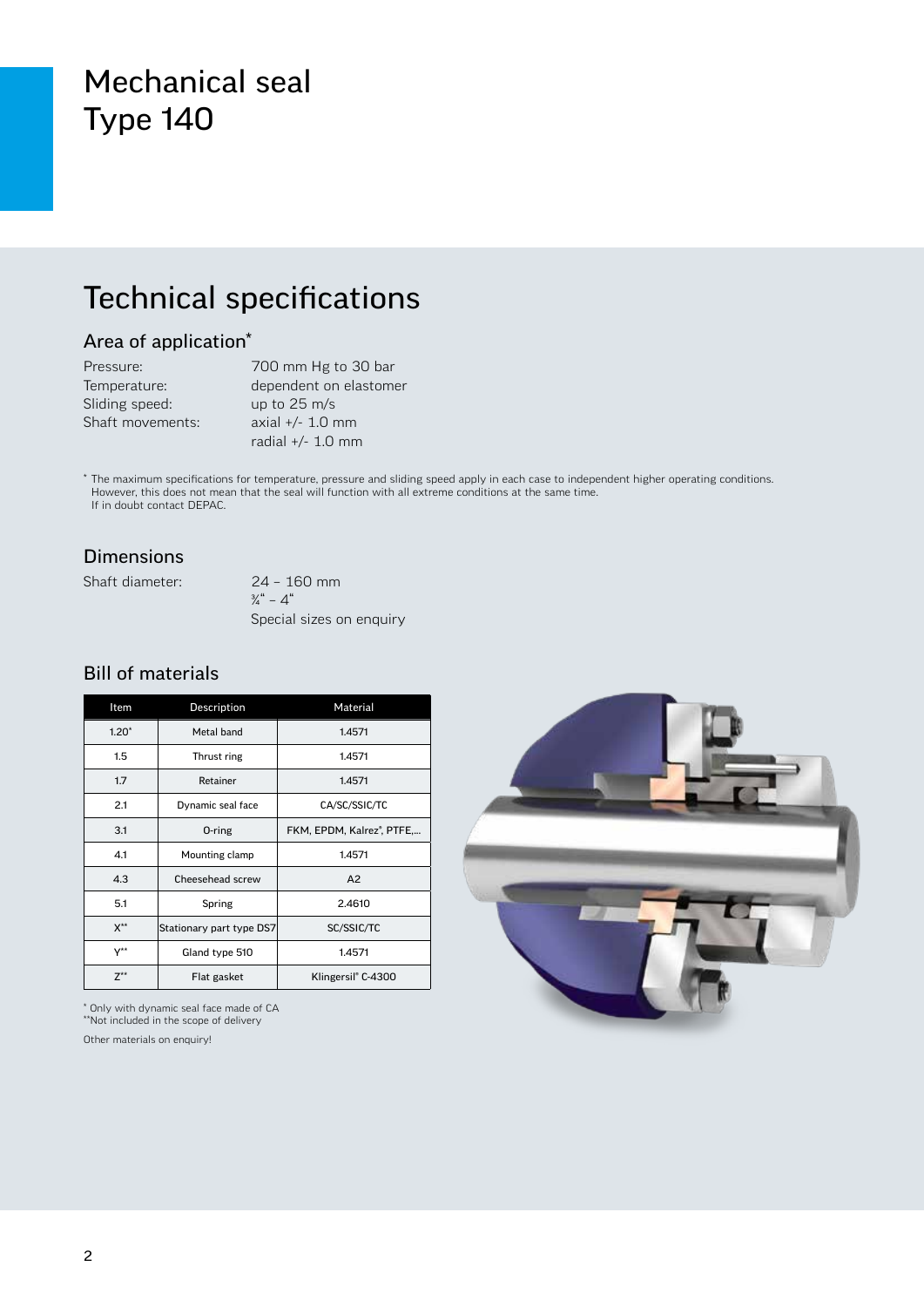



### Dimension table Ø 24 – 100 millimetres

| D <sub>h6</sub> | D <sub>1</sub> | Г  | L1 | L <sub>2</sub> | O-ring DASH no.<br>3.1 |
|-----------------|----------------|----|----|----------------|------------------------|
| 24              | 51             | 49 | 38 | 55             | 318                    |
| 25              | 52             | 49 | 38 | 55             | 318                    |
| 28              | 55             | 49 | 38 | 55             | 320                    |
| 30              | 57             | 49 | 38 | 55             | 321                    |
| 32              | 59             | 49 | 38 | 55             | 323                    |
| 33              | 60             | 49 | 38 | 55             | 323                    |
| 35              | 62             | 49 | 38 | 55             | 324                    |
| 38              | 65             | 49 | 38 | 55             | 325                    |
| 40              | 67             | 49 | 38 | 55             | 326                    |
| 43              | 70             | 49 | 38 | 55             | 327                    |
| 45              | 72             | 49 | 38 | 55             | 327                    |
| 48              | 75             | 49 | 38 | 55             | 328                    |

| D <sub>h6</sub> | D <sub>1</sub> | L  | L1 | L <sub>2</sub> | O-ring DASH no.<br>3.1 |
|-----------------|----------------|----|----|----------------|------------------------|
| 50              | 77             | 49 | 38 | 55             | 329                    |
| 53              | 80             | 49 | 38 | 55             | 330                    |
| 55              | 82             | 49 | 38 | 55             | 331                    |
| 60              | 87             | 49 | 38 | 55             | 332                    |
| 65              | 92             | 49 | 38 | 55             | 334                    |
| 70              | 97             | 61 | 41 | 67             | 335                    |
| 75              | 102            | 61 | 41 | 67             | 337                    |
| 80              | 107            | 61 | 41 | 67             | 339                    |
| 85              | 112            | 61 | 41 | 67             | 340                    |
| 90              | 117            | 61 | 41 | 67             | 342                    |
| 95              | 122            | 61 | 41 | 67             | 343                    |
| 100             | 127            | 61 | 41 | 67             | 345                    |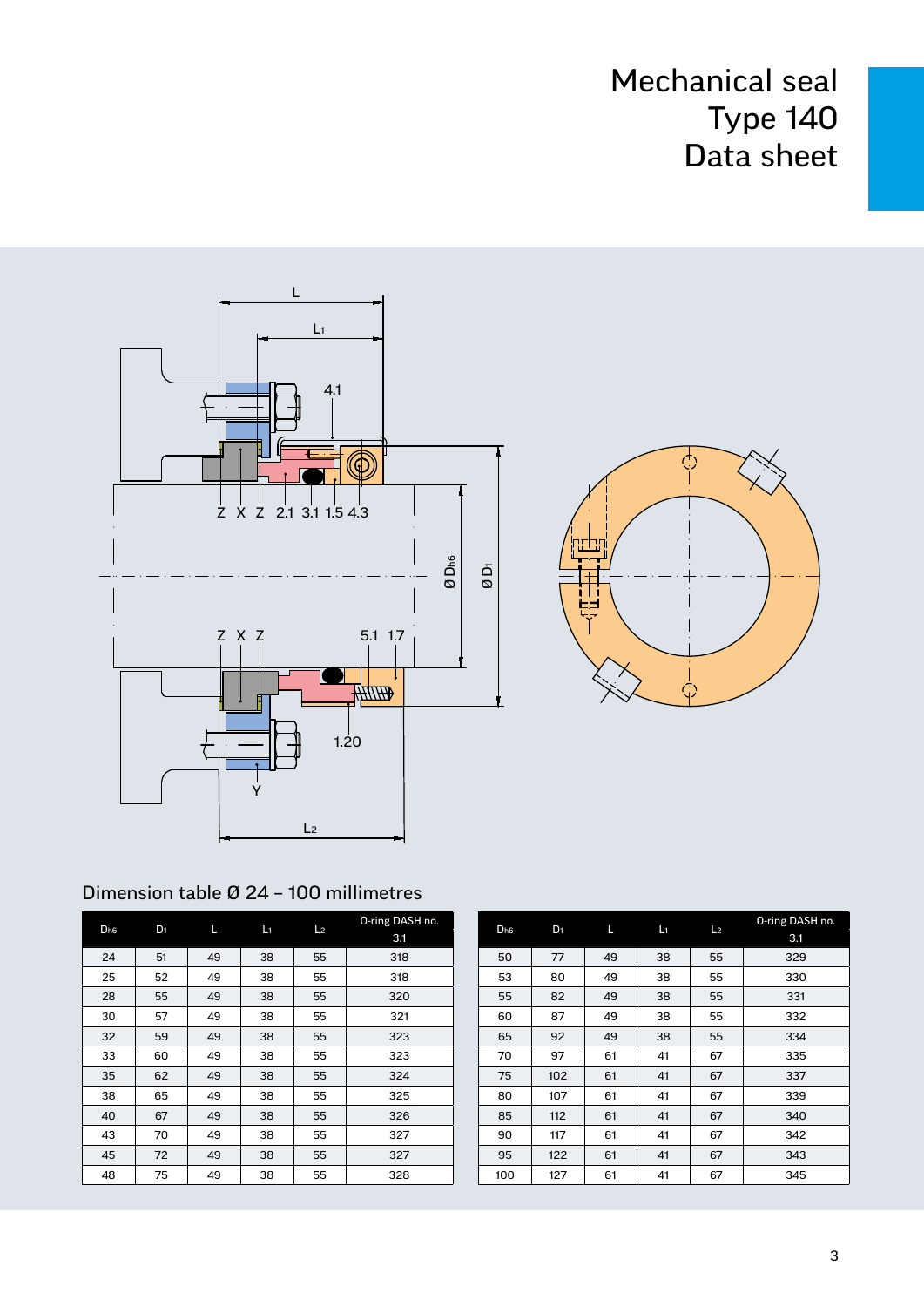



### Dimension table Ø 105 – 160 millimetres

| D <sub>h6</sub> | D <sub>1</sub> | Г  | L1 | L <sub>2</sub> | O-ring DASH no.<br>3.1 |
|-----------------|----------------|----|----|----------------|------------------------|
| 105             | 135            | 67 | 47 | 73             | 346                    |
| 110             | 140            | 67 | 47 | 73             | 348                    |
| 115             | 145            | 67 | 47 | 73             | 350                    |
| 120             | 150            | 67 | 47 | 73             | 351                    |
| 125             | 155            | 67 | 47 | 73             | 353                    |
| 130             | 160            | 67 | 47 | 73             | 354                    |
| 135             | 165            | 67 | 47 | 73             | 356                    |
| 140             | 170            | 67 | 47 | 73             | 357                    |
| 145             | 175            | 67 | 47 | 73             | 359                    |
| 150             | 180            | 67 | 47 | 73             | 361                    |
| 155             | 185            | 67 | 47 | 73             | 362                    |
| 160             | 190            | 67 | 47 | 73             | 362                    |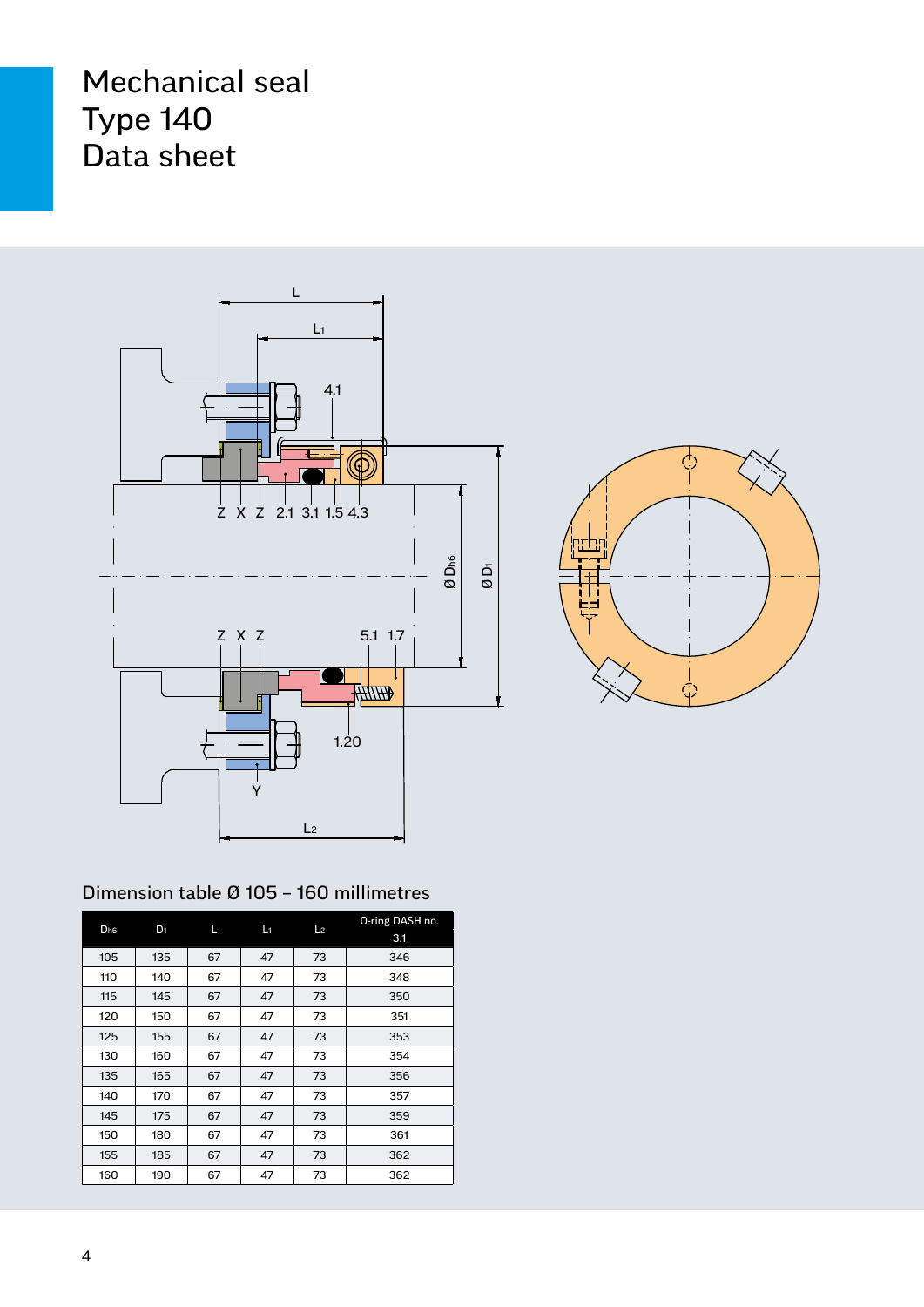



### Dimension table  $\varnothing$   $\frac{3}{4}$  – 3 $\frac{1}{2}$  inches

| D <sub>h6</sub><br>$D_1$ | г     | L١    | L <sub>2</sub> | O-ring DASH no. |     |
|--------------------------|-------|-------|----------------|-----------------|-----|
|                          |       |       |                |                 | 3.1 |
| $\frac{3}{4}$            |       | 1.929 | 1.496          | 2.165           | 315 |
| $\frac{15}{16}$          | 2.008 | 1.929 | 1.496          | 2.165           | 318 |
| 1                        | 2.047 | 1.929 | 1.496          | 2.165           | 318 |
| $1\%$                    | 2.165 | 1.929 | 1.496          | 2.165           | 320 |
| $1\frac{1}{4}$           | 2.323 | 1.929 | 1.496          | 2.165           | 323 |
| $1\frac{3}{8}$           | 2.441 | 1.929 | 1.496          | 2.165           | 324 |
| $1\frac{4}{9}$           | 2.441 | 1.929 | 1.496          | 2.165           | 325 |
| $1\frac{1}{2}$           | 2.559 | 1.929 | 1.496          | 2.165           | 325 |
| $1\frac{5}{8}$           | 2.717 | 1.929 | 1.496          | 2.165           | 326 |
| $1\frac{3}{4}$           | 2.835 | 1.929 | 1.496          | 2.165           | 328 |
| $1\%$                    | 2.953 | 1.929 | 1.496          | 2.165           | 328 |
| 2                        | 3.031 | 1.929 | 1.496          | 2.165           | 329 |

| D <sub>h6</sub> | D <sub>1</sub> | Г     | L1    | L <sub>2</sub> | O-ring DASH no.<br>3.1 |
|-----------------|----------------|-------|-------|----------------|------------------------|
| 2 <sub>8</sub>  | 3.150          | 1.929 | 1.496 | 2.165          | 330                    |
| 2 <sub>4</sub>  | 3.346          | 1.929 | 1.496 | 2.165          | 331                    |
| $2\frac{3}{8}$  | 3.425          | 1.929 | 1.496 | 2.165          | 332                    |
| 2 <sub>2</sub>  | 3.425          | 1.929 | 1.496 | 2.165          | 333                    |
| $2\frac{5}{6}$  | 3.661          | 1.929 | 1.496 | 2.165          | 334                    |
| $2\frac{3}{4}$  | 3.819          | 2.402 | 1614  | 2.638          | 335                    |
| $2\frac{7}{8}$  | 3.976          | 2.402 | 1614  | 2.638          | 336                    |
| 3               | 4.094          | 2.402 | 1614  | 2.638          | 337                    |
| 3 <sub>k</sub>  | 4.213          | 2.402 | 1614  | 2.638          | 338                    |
| $3\frac{1}{4}$  | 4.350          | 2.402 | 1614  | 2.638          | 339                    |
| 3%              | 4.409          | 2.402 | 1614  | 2.638          | 340                    |
| 3 <sub>2</sub>  | 4.606          | 2.402 | 1614  | 2.638          | 341                    |